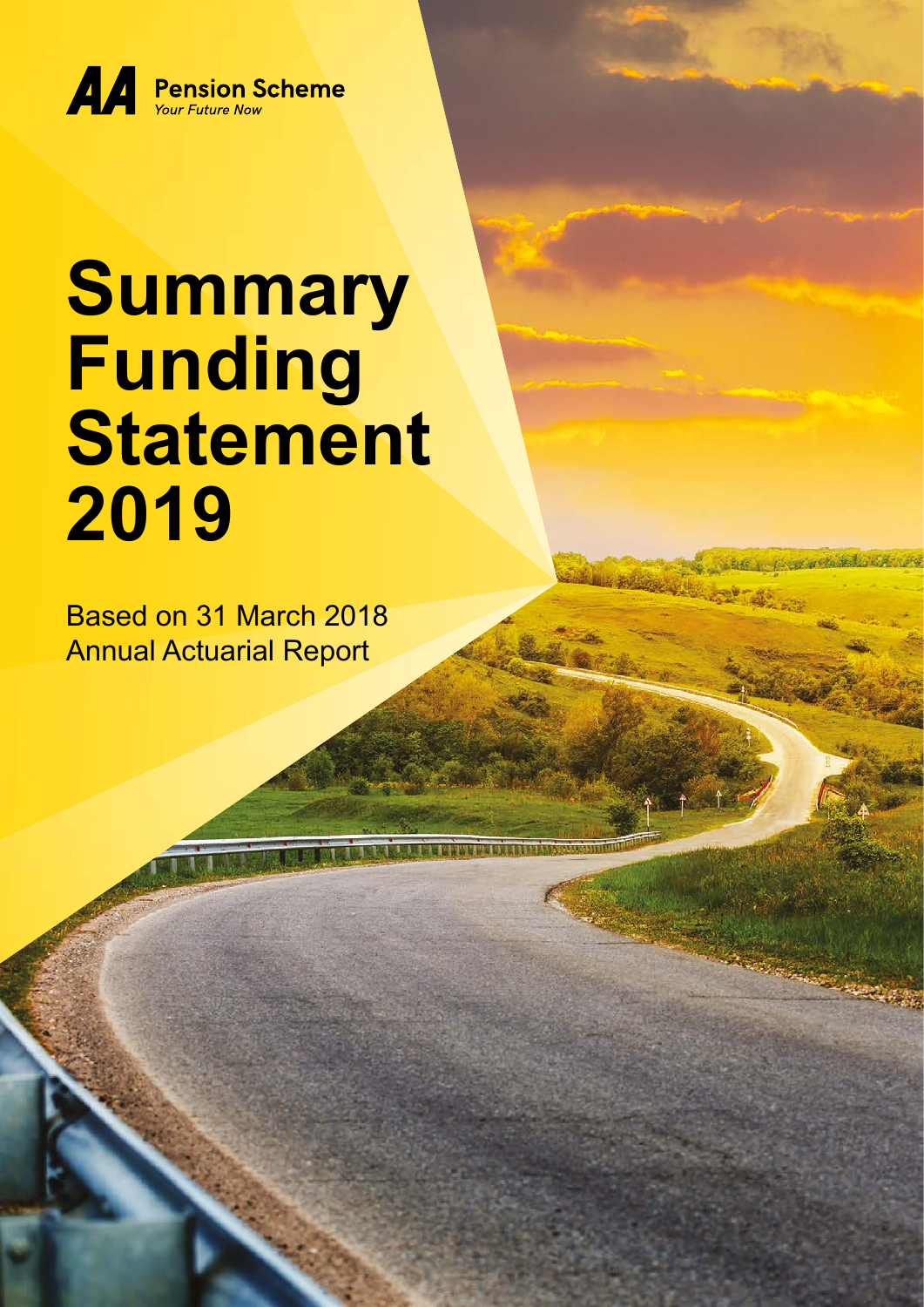# *Based on 31 March 2018 Annual Actuarial Report*

#### **SUMMARY FUNDING STATEMENT**

#### **The last ongoing funding valuation**

The most recent annual actuarial report showed that, on 31 March 2018, the ongoing funding position of the Scheme was as follows:

| <b>Ongoing position</b>           | As at 31 March 2018  |
|-----------------------------------|----------------------|
| Assets (excluding AVCs)           | £2,313 million       |
| Amount needed to provide benefits | £2,655 million       |
| Surplus/deficit                   | £342 million deficit |
| Funding level                     | 87%                  |

#### **Change in funding position since the previous update in 2017**

We previously provided you with the Scheme Actuary's triennial formal actuarial valuation on the Scheme's funding position as at 31 March 2016 and a further update was provided last year showing the funding position as at 31 March 2017.

The Scheme Actuary has prepared his annual actuarial report as at 31 March 2018 and the table below shows side by side comparisons of the estimated funding positions as at 31 March 2018 and 31 March 2017. For completeness, we have also shown the funding position of the Scheme at the last formal actuarial valuation as at 31 March 2016.

|                                      | 31 March 2016        | 31 March 2017        | 31 March 2018        |
|--------------------------------------|----------------------|----------------------|----------------------|
| Assets                               | £1,835 million       | £2,253 million       | £2,313 million       |
| Amount needed to provide<br>benefits | £2,201 million       | £2,615 million       | £2,655 million       |
| Surplus/deficit                      | £366 million deficit | £362 million deficit | £342 million deficit |
| Funding level                        | 83%                  | 86%                  | 87%                  |

As you can see from the table above, the Scheme's assets have increased between 31 March 2016 and 31 March 2018, whilst the amount required to provide benefits has also increased, albeit by slightly less. As a result, the funding deficit as at 31 March 2018 has slightly decreased and the funding level has increased.

The increase in assets is mainly due to the Scheme's matching assets increasing, primarily as a result of gilt yields falling. The growth assets also had a higher than assumed investment return and have been further increased by deficit contributions made as detailed below. The fall in long term interest rates also increased the value placed on the amount required to pay out benefits.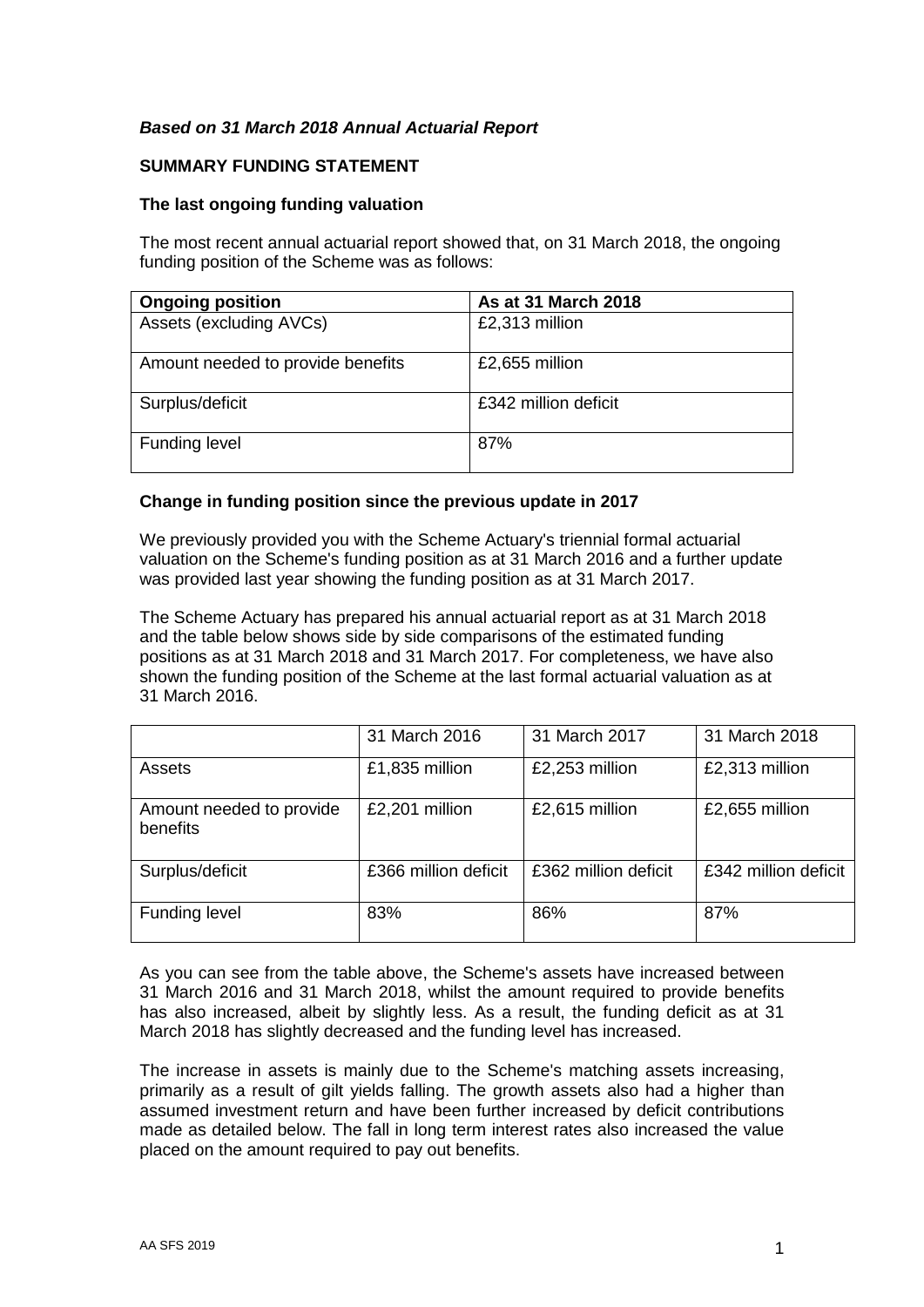# **How is the funding deficit going to be eliminated?**

In order to eliminate the funding deficit revealed at the actuarial valuation as at 31 March 2016, the Trustee and the Company have agreed a Recovery Plan, whereby the Scheme will receive:

- The deficit contributions agreed as part of the 2013 actuarial valuation. These were £12.2M each year uplifted in line with RPI for 25 years from 1 November 2013 to 31 October 2038. At 1 April 2018, the annual contribution is £13.8M
- £8M over the period 1 July 2017 31 March 2018, paid in monthly instalments
- £8M over the year from 1 April 2018 31 March 2019
- £11M per year 1 April 2019 31 March 2021, uplifted at 1 April 2020 in line with RPI
- £13M per year from 1 April 2021 to 30 June 2026, uplifted on 1 April 2022 and each subsequent 1 April in line with RPI

The deficit contributions agreed as part of the 2016 actuarial valuation are being paid from an asset backed funding arrangement (the "ABF", which is secured against the assets of AA Brand Management Limited, which owns all of the AA group's intellectual property). In the event that the ABF is unable to pay any of the deficit contributions in full, the Company is required to pay the balance.

In addition, the Company will continue to pay contributions in respect of benefits accruing and pay for all the costs associated with the running of the Scheme (including the payment of PPF levies).

## **Solvency estimate as at 31 March 2016**

As at the last formal actuarial valuation of the Scheme, estimated solvency position is as set out below:

| <b>Solvency position</b>                                                                    | As at 31 March 2016    |
|---------------------------------------------------------------------------------------------|------------------------|
| Statutory estimate of solvency deficit as at<br>valuation at 31 March 2016                  | £2,178 million deficit |
| Statutory estimate of solvency ratio<br>(excluding ABF) as at valuation at<br>31 March 2016 | 46%                    |

The estimated amount needed on 31 March 2016 to ensure that all members' benefits could have been paid in full if the Scheme had started winding up (full solvency) was around £4,013 million. The Trustee is required by law to provide you with this information. It does not imply that there is any intention of winding up the Scheme.

#### **Statutory information**

The Pensions Regulator can modify future accruals under the Scheme, give directions about working out its Technical Provisions or impose a Schedule of Contributions. I am pleased to say that the Pensions Regulator has not needed to use its powers in this way for the Scheme.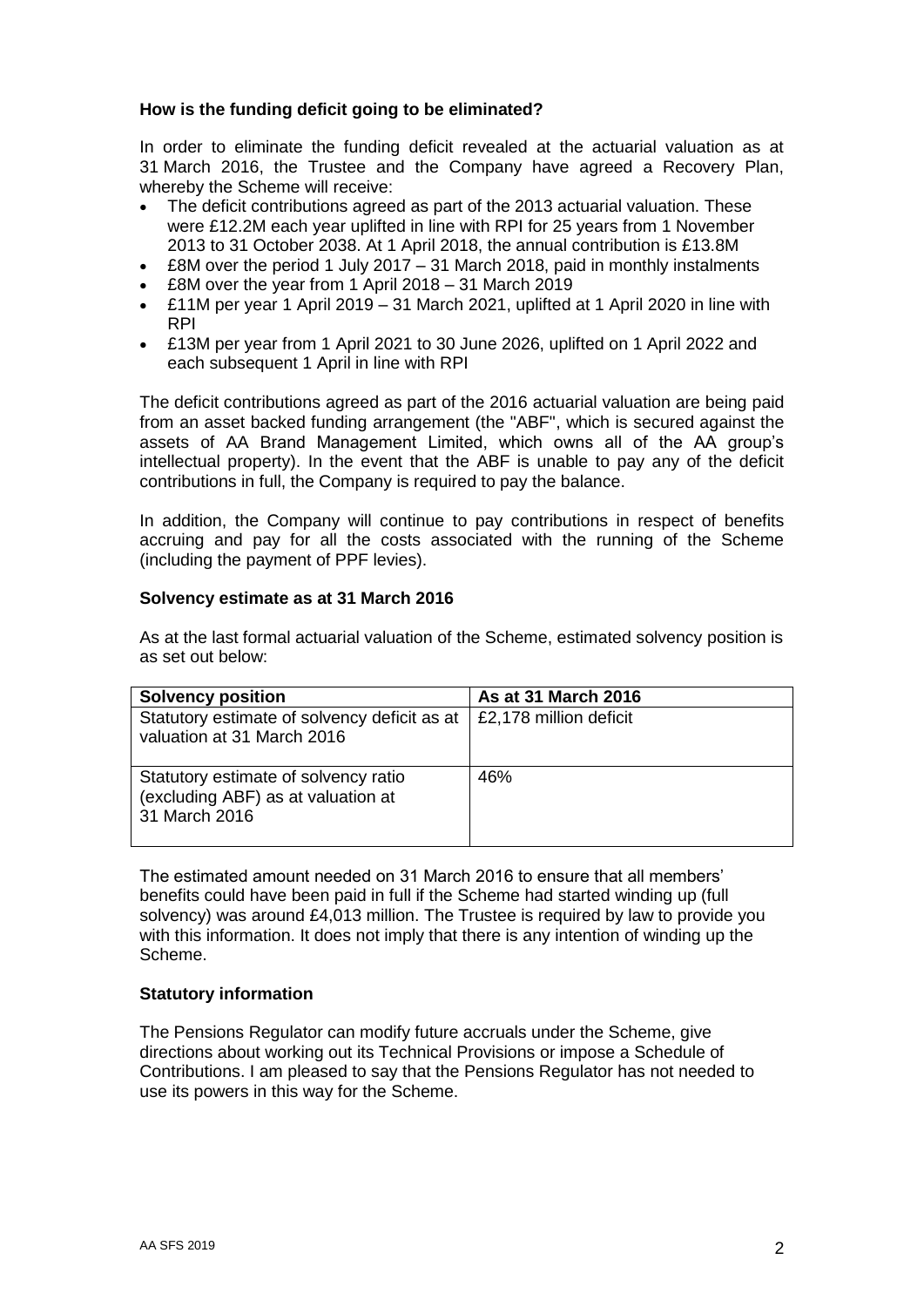Legislation requires that we must tell you if there have been any payments to the AA out of Scheme funds since the date of the last Summary Funding Statement (in this case in 2018). We can confirm that there has not been any payment to the AA out of Scheme funds since that date.

# *How the Scheme operates*

## **How is my pension paid for?**

The AA pays contributions to the Scheme so that the Scheme can pay pensions to Scheme members when they retire. Active members also pay contributions to the Scheme, mainly via a Salary Sacrifice arrangement (AA Plus) and the AA pays these to the Trustee, as well as their own employer contributions. The money to pay for members' pensions is held in a single fund and invested in a variety of different assets with the aim of generating investment returns (i.e. interest on the money the Scheme holds). It is not held separately for each individual.

#### **How do we calculate the amount the Scheme needs?**

The Trustee obtains regular Valuations from the Scheme Actuary of the benefits earned by members. Using this information, the Trustee comes to an agreement with the AA on future contributions.

## **The importance of the AA's support**

The Trustee's objective is to have enough money in the Scheme to pay pensions now and in the future. However, the success of the Scheme relies on the AA continuing to support the Scheme because:

- The AA will be paying the future expenses of running the Scheme on an annual basis;
- The funding level can fluctuate and, when there is a funding shortfall, the AA will usually need to put in more money; and
- The target funding level may turn out to be insufficient, in which case the AA will need to put in more money.

#### **What would happen if the Scheme started to wind up?**

If the Scheme winds up, you might not get the full amount of pension you have built up, even if the Scheme is fully funded. However, whilst the Scheme remains ongoing, even though funding may temporarily be below target, benefits will continue to be paid in full.

If the Scheme were to start to wind up, the AA would have to pay enough into the Scheme to enable the members' benefits to be completely secured with an insurance company. It may be, however, that the AA would not be able to pay this full amount. If the AA became insolvent, the Pension Protection Fund might be able to take over the Scheme and pay compensation to members.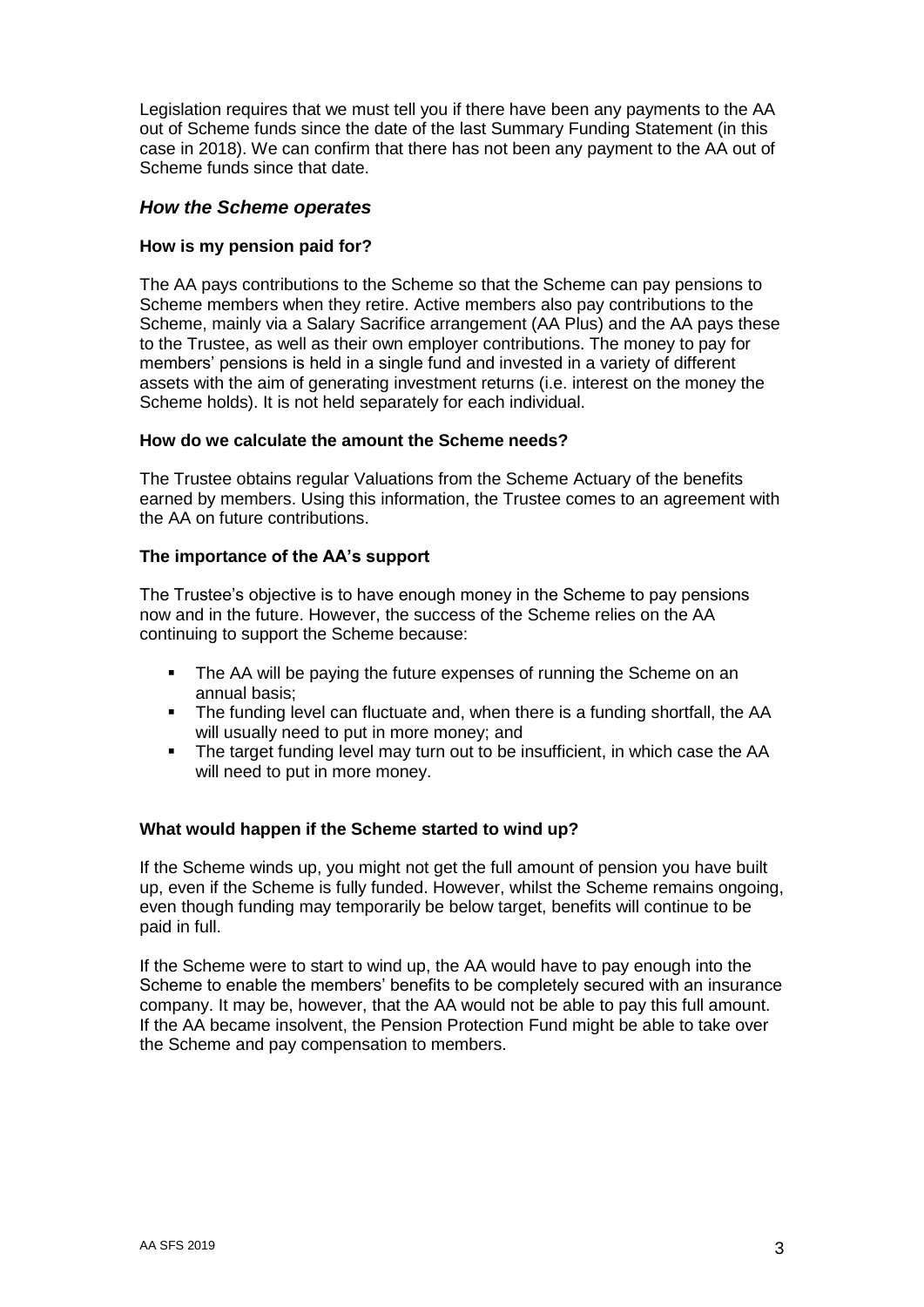Further information and guidance is available on the Pension Protection Fund's website at:

[www.ppf.co.uk.](http://www.pensionprotectionfund.org.uk/)

Or you can write to: The Pension Protection Fund Renaissance, 12 Dingwall Road, Croydon Surrey CR0 2NA

#### **Why does the funding plan not call for full solvency at all times?**

The full solvency position assumes that benefits will be secured by buying insurance policies. Insurers are obliged to take a very cautious view of the future and need to make a profit. The cost of securing pensions in this way also incorporates the future expenses involved in administration. By contrast, our funding plan assumes that the AA will continue in business and support the Scheme.

#### **What is the Scheme invested in?**

The Trustee's policy is to invest in a broad range of assets subject to asset class limits as follows as at 31 March 2018:

| Equities                               | 8.0%  |
|----------------------------------------|-------|
| <b>Fixed Interest Government Bonds</b> | 2.0%  |
| <b>Index-linked Government Bonds</b>   | 12.0% |
| <b>Multi Asset Credit</b>              | 5.0%  |
| <b>Hedge Funds</b>                     | 7.5%  |
| Property                               | 8.0%  |
| <b>Opportunistic Property</b>          | 7.0%  |
| DCS <sup>*</sup>                       | 50.0% |
| Cash                                   | 0.5%  |
| Total                                  | 100%  |

• \* Assets with the Delegated Consulting Service (DCS) portfolios are invested in a wide range of assets according to each portfolios mandate

#### **Leaving the Scheme**

**Important:** If you are thinking of leaving the Scheme for any reason and transferring your Scheme benefits out of the Scheme, you should consult a professional adviser, such as an Independent Financial Adviser, before taking any action. Furthermore, if the value of your Scheme benefits (referred to as a 'transfer value') is in excess of £30,000 you are likely to be required to provide evidence that you have taken independent financial advice before you will be permitted to transfer your benefits out of the Scheme. You should also be aware of pension scams and the risks attached. For further information and details of the steps to take if you think you are being targeted by a pension scam, please visit www.pension-scams.com